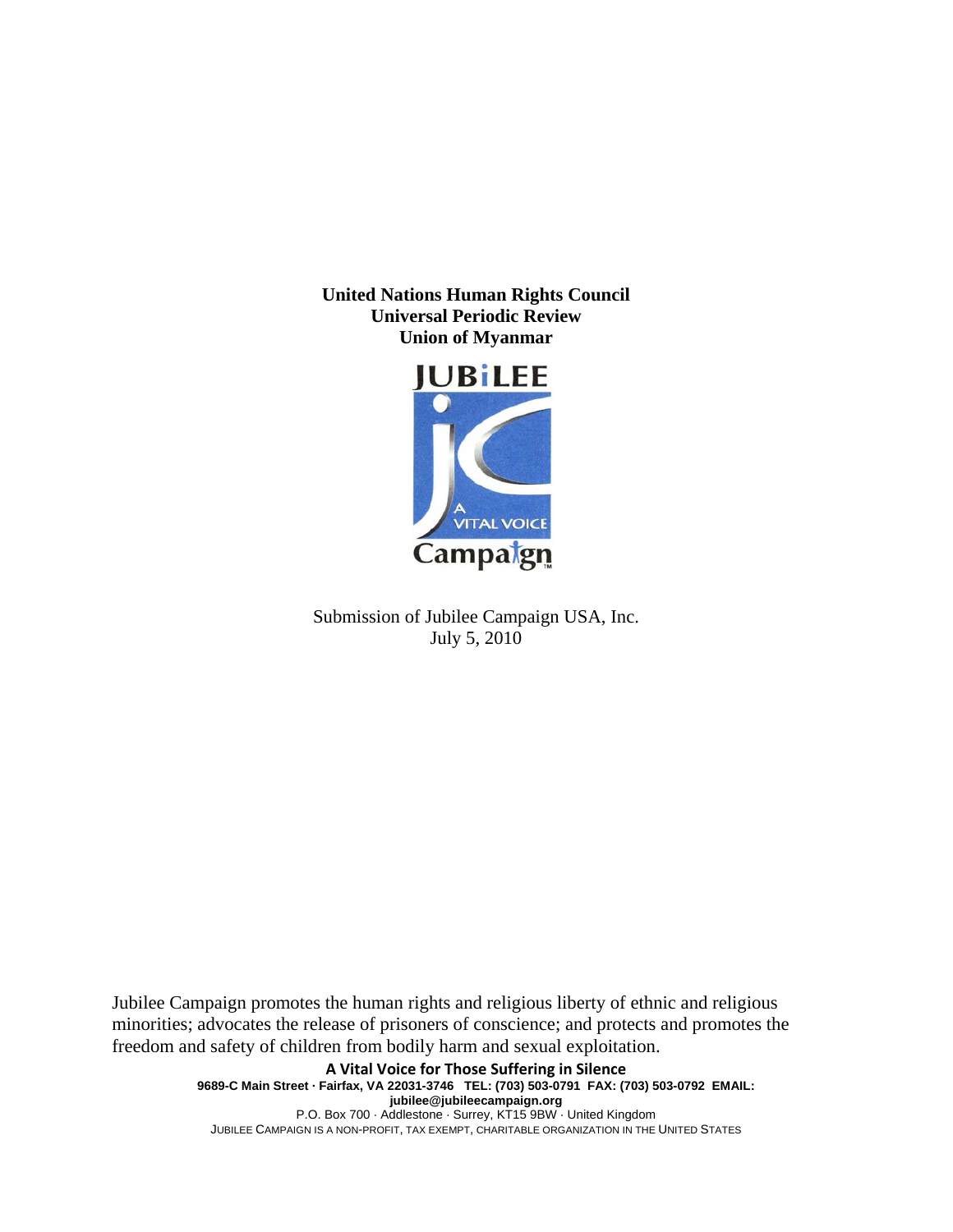## **United Nations Human Rights Council Universal Periodic Review of Member-State the Union of Myanmar**

Jubilee Campaign USA, Inc., in special consultative status with ECOSOC since 2003, submits this analysis of religious freedom and human rights in the Union of Myanmar, as a contribution to the Universal Periodic Review of UNHRC member-state Myanmar.

# **Freedom of Religion**

- 1. The Constitution of the Republic of the Union of Myanmar, drafted in 2008, provides that every citizen is equally entitled to the right to "freely profess and practise religion" (Article 34). It recognizes "Christianity, Islam, Hinduism and Animism as the religions existing in the Union" (Article 362) and prohibits discrimination of citizens based on religion (Article 348, 352, 368). However, Myanmar recognizes Buddhism as the utmost religion among all and as the predominant faith professed by the great majority of the citizens, and therefore grants it a "special position" (Article 361, 363). Indeed, approximately eighty-nine percent of Burmese citizens are Buddhist. Additionally, the abuse of religion for political purposes is forbidden (Article 364) and the practice of the religion is under the control of the Union within the purview of "public order, morality or health and other provisions of the Constitution" (Article 34). This grants broad discretion to the military junta, officially known as the State Peace and Development Council (SPDC), to inhibit freedom of religion. Despite provisions of the Constitution indicating otherwise, in reality, the SPDC controls and restricts religious practices of minority religions in Myanmar, other than Theravada Buddhism, the majority religion.<sup>1</sup> The SPDC systematically persecutes all aspects of its ethnic minorities, including interfering with the religious beliefs and practices of it ethnic minorities.
- 2. As the 2010 parliamentary election in Myanmar approaches, the junta's attacks and restrictions will be intensified and strengthened, especially in the Karen state and Chin state, where the majority of citizens are Christians. Many ethnic Karen and ethnic Chin demand freedom and autonomy for their states. Because these minority groups raise their voices for freedom and demand a fair and free election, the junta sees them as a threat to the existence of its regime and consequently is using more excessive force to suppress them.<sup>2</sup> The practice of religion is also suppressed, including the burning down of houses of worship.
- 3. The United States Commission on International Religious Freedom notes that the regime "has one of the world's worst human rights records."<sup>3</sup>Burmese government authorities destroy Christian churches and attack pastors and church-members without legitimate reasons. For example, in January 2009, churches in the Rangoon area were ordered to

 1 The Constitution of the Union of Republic of the Union of Myanmar, September 2008. Accessed June 22, 2010, *available at* http://aceproject.org/ero-en/regions/asia/MM/Myanmar-Constitution-2010/view. 2

*See* Compass Direct News. January 20, 2010. Accessed June 22, 2010, *available at* http://www.compassdirect.org/english/country/Myanmar/14251/

<sup>3</sup> *See* Religious Persecution Update. December 11, 2009. Accessed June 22, 2010, *available at* http://spectator.org/archives/2009/12/11/religious-persecution-update.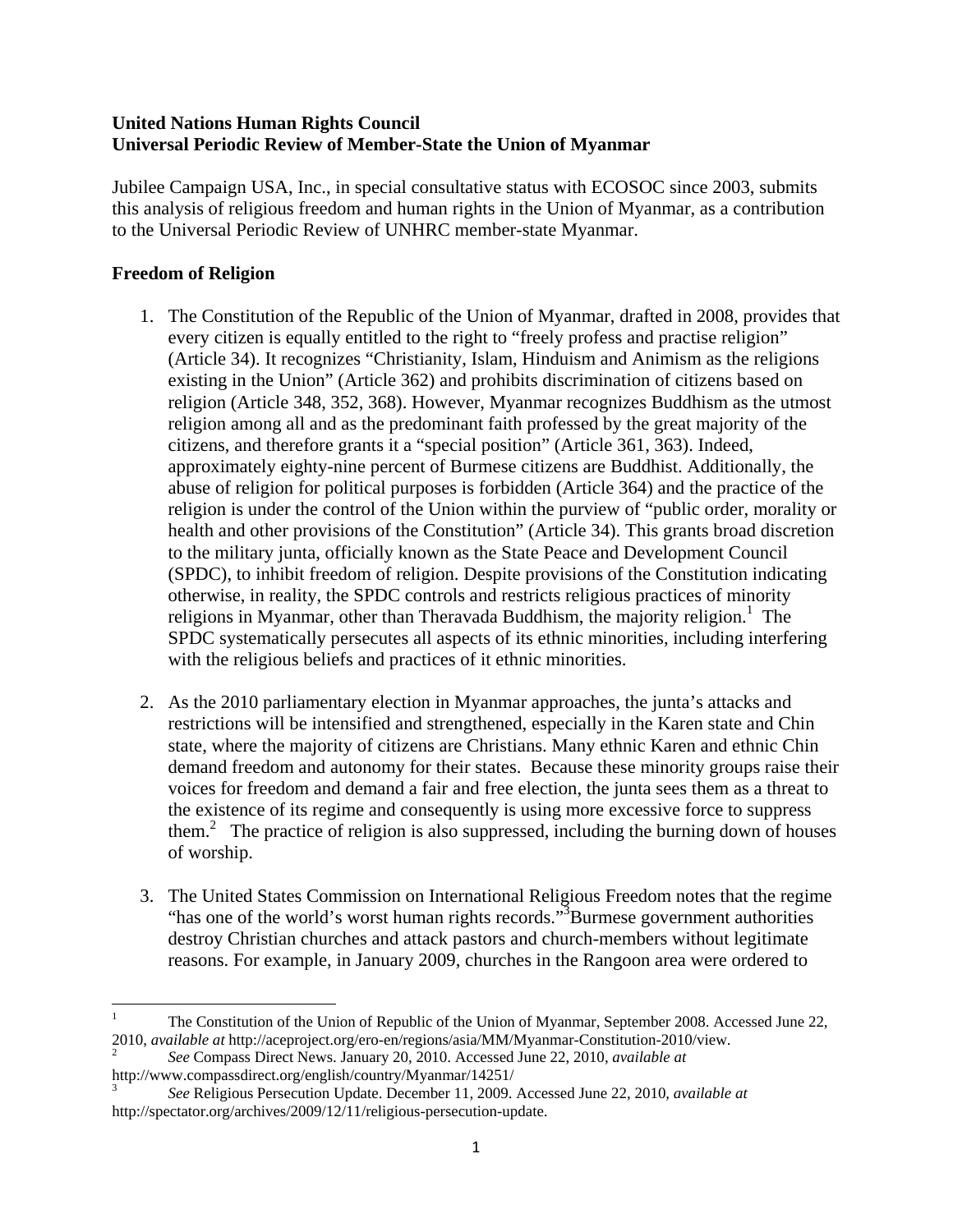stop holding services and pastors were forced to sign documents promising to cease worship services. Furthermore, the regime restricts proselytizing, evangelizing, and importing or printing religious literature including the Bible and the Qur'an. Many religious materials are under censorship. The government also requires Christians and Muslims to request permission for and report religious gatherings or worship services two to three months in advance so they can be monitored by the government.<sup>4</sup>

- 4. Rohingya Muslims in Rakhine State are not eligible for government-issued National Registration Cards (NRCs), which denies them access to education in state-run schools. As an effort to promote freedom through citizenship, the UNHCR is working with the local authorities on the issuance of Temporary Registration Cards (TRCs) to Muslim residents of Rakhine State.<sup>5</sup>
- 5. It is extremely difficult for Christians or Muslims to find employment in Myanmar, especially in higher positions in the government. Even if they find employment, it is almost impossible for a religious minority to get promoted unless they convert to Buddhism.<sup>6</sup>
- 6. Unless registered with the government, religious organizations cannot buy or sell property or open bank accounts.<sup>7</sup>
- 7. Even the Buddhist clergy, known as Sangha, are not free from abuses by the junta if they show opposition to the regime. According to the Assistance Association of Political Prisoners in Myanmar (AAPP), for example, some Buddhist monks were killed during the regime's violent suppression of a 2007 pro-democracy demonstration. Many monks were arrested after the demonstration, imprisoned without fair and just legal proceedings, and treated inhumanely while detained in prison. Since the 2007 demonstration, the regime prohibits all Buddhist clergy from involvement in any political activities because it sees them as a hindrance to its continued succession in power.<sup>8</sup>
- 8. Jubilee Campaign calls for an end to the oppression and discrimination against individuals who associate themselves with minority religions and for the protection of religious freedom for all individuals in Myanmar.

## **Persecution of Ethnic Minorities**

1. Ever since the military regime came into power in 1962, it planned to wipe out ethnic opposition groups in order to suppress any resistance that might arise. As a result, there are at least 500,000 Internally Displaced Persons (IDPs) in Myanmar, most of which have

<sup>4</sup> *See* US State Department's International Religious Freedom Report on Myanmar. October 26 2009. Accessed June 22, 2010, *available at* http://www.state.gov/g/drl/rls/irf/2009/127266.htm. 5

*See* 2010 UNHCR country operations profile – Myanmar. Accessed June 22, 2010, *available at* http://www.unhcr.org/cgi-bin/texis/vtx/page?page=49e4877d6

<sup>6</sup> *See* US State Department's International Religious Freedom Report on Myanmar. October 26 2009. Accessed June 22, 2010, *available at* http://www.state.gov/g/drl/rls/irf/2009/127266.htm. *<sup>7</sup>*

*Id.* 

<sup>8</sup> *Id.*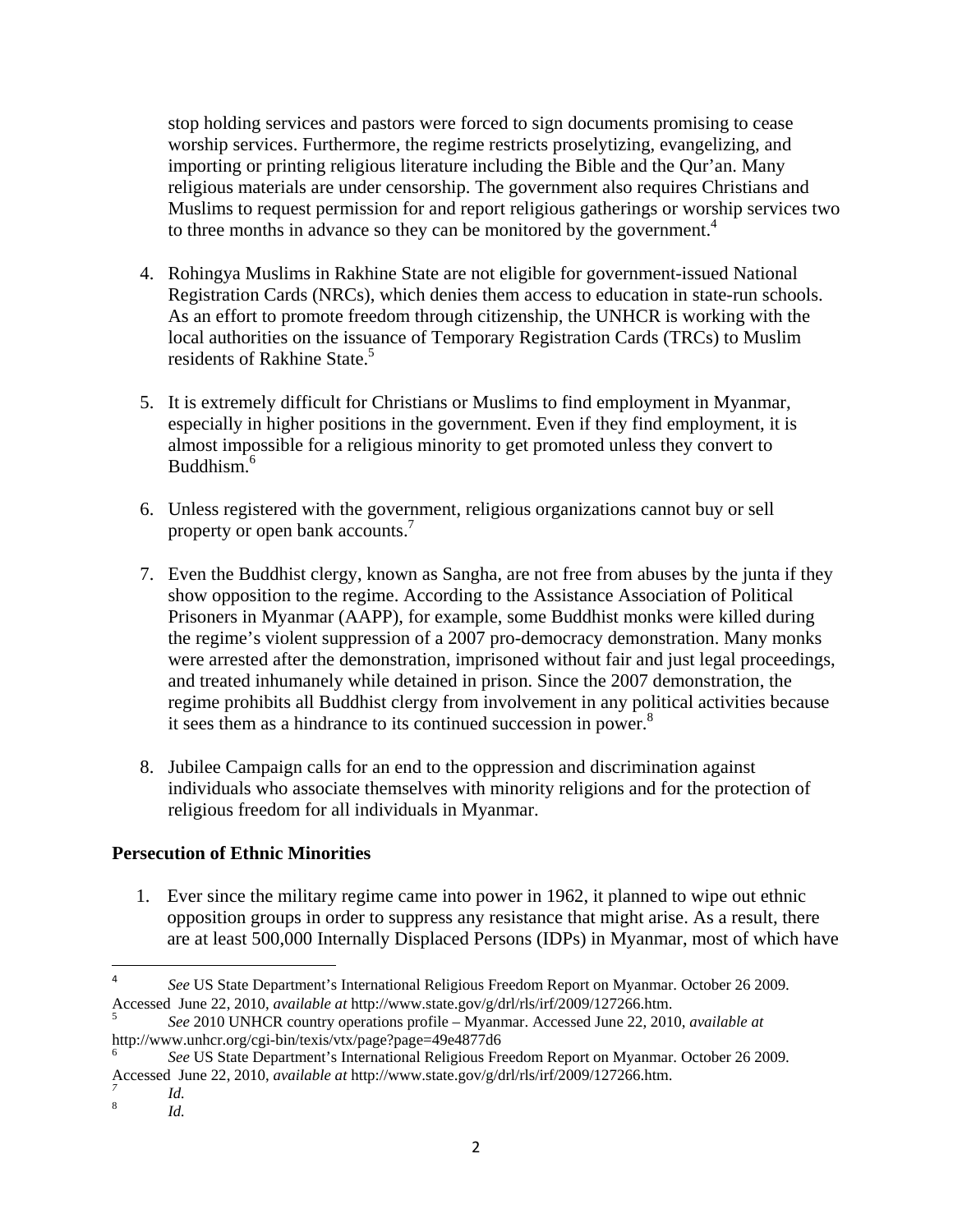relocated to the jungles along the border. The junta often tracks down IDPs in hiding and commits egregious human rights abuses against them, including forced relocations, extrajudicial killings, arbitrary arrests or detentions, rape, village destruction, forced labor and portering. The government does not provide food, education, or security to IDPs.<sup>9</sup>

- 2. Since July 2009, over 500 houses were destroyed and burned down in the military attacks in Shan State, where ethnic groups live in fear. Almost 40 villagers were forcibly displaced. At least three villagers have been killed and over 100 villagers have been arrested and tortured.<sup>10</sup>
- 3. In late January and early February 2010, seven Myanmar Army battalions attacked villagers in Ler Doh Township in Western Karen State. Three villagers were killed and over 2,100 were displaced. Fourteen schools were abandoned and 140 buildings and houses were destroyed and burned.<sup>11</sup>
- 4. Jubilee Campaign calls for the protection of the ethnic minorities' security in order for them to enjoy lives of integrity and dignity.

## **Political Oppression of Freedom of Expression**

- 1. Arbitrary arrests or detentions of political activists are pervasive in Myanmar. Family members are not informed of their whereabouts or the reason for their arrests. Once they are detained, the majority is denied due process and rarely heard in the court. Moreover, the activists face life-threatening conditions in the unhygienic prisons and detention centers, which provide poor health care services and medical treatments, and inedible food. Also, extrajudicial and unlawful killings of political dissidents are not uncommon in Myanmar. $^{12}$
- 2. On March 18, 2010, Nyi Nyi Aung, a Burmese-born American democracy activist, was released after serving five weeks of a five-year jail term, during which he endured repeated torture and was blocked access to his lawyer. He was reportedly arrested without any legitimate evidence to support the alleged charges of forgery and immigration

<sup>9</sup> *See* US State Department's Human Rights Report on Myanmar. March 11, 2010. Accessed June 22, 2010, *available at* http://www.state.gov/g/drl/rls/hrrpt/2009/eap/135987.htm; *See also* Mass Atrocities Against Ethnic Minority Civilians. Accessed June 23, 2010, *available at* http://uscampaignforMyanmar.org/learn-about-Myanmar/attacks-eastern-Myanmar; Internally Displaced People. Accessed June 22, 2010, *available at* http://www.Myanmarissues.org/En/idp.html.

<sup>10</sup> *See* Progress report of the Special Rapporteur on the situation of human rights in Myanmar. March 10, 2010, Accessed June 23, 2010 *available at*

http://www2.ohchr.org/english/bodies/hrcouncil/docs/13session/A.HRC.13.48\_en.pdf 11 *See* FBR Report: 2,100 Displaced, Villages Burned, Schools Abandoned as Seven Myanmar Army Battalions Attack. 12 February, 2010. Accessed June 23, 2010, *available at*

http://www.freeMyanmarrangers.org/Reports/2010/20100212.html

*<sup>12</sup> See* US State Department's Human Rights Report on Myanmar. March 11, 2010. Accessed June 22, 2010, *available at* http://www.state.gov/g/drl/rls/hrrpt/2009/eap/135987.htm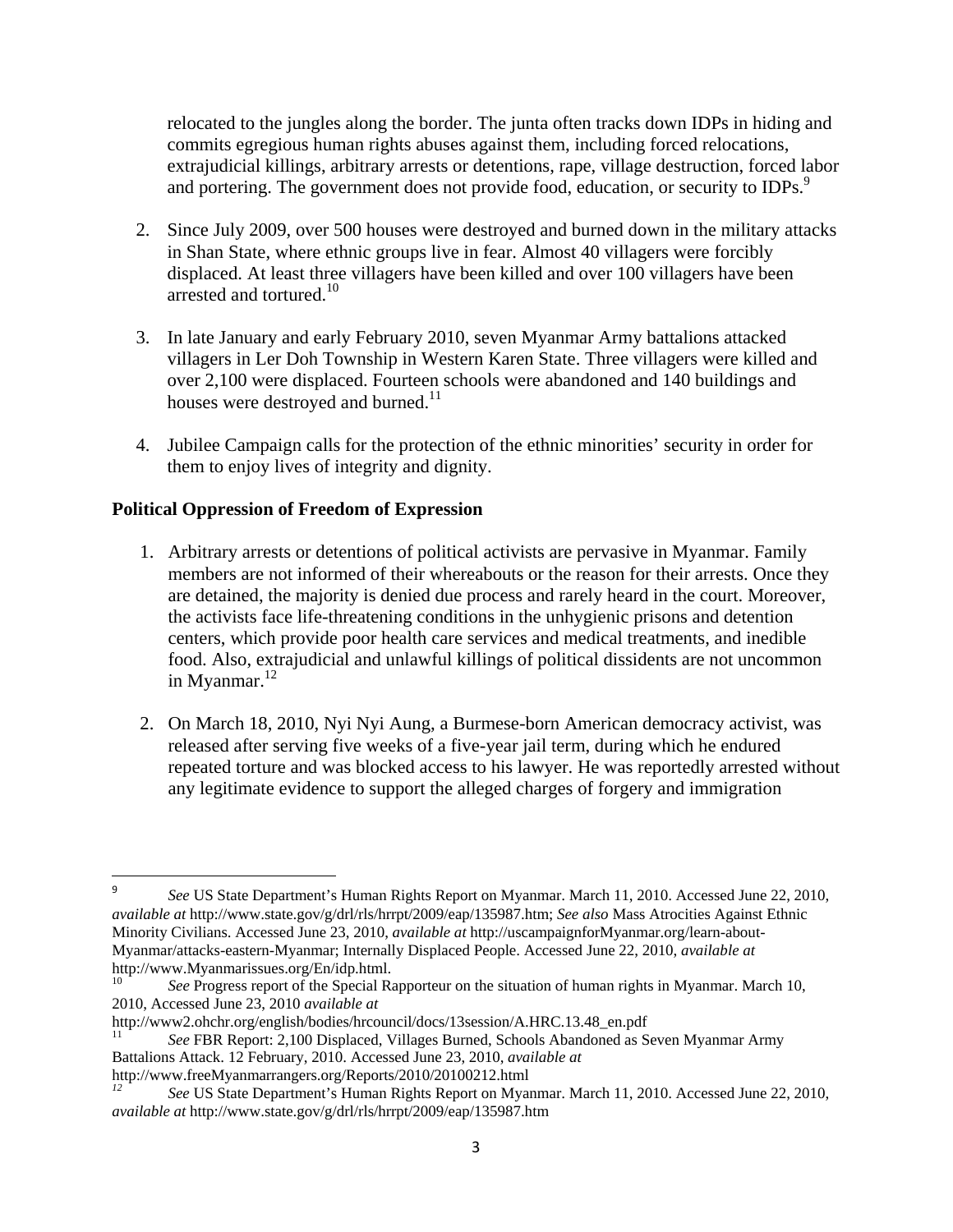offenses for which he was arrested. He was likely imprisoned because of his previous involvement in the pro-democracy protests of  $2007$ .<sup>13</sup>

- 3. A new election law was passed in Myanmar in March 2010, barring any citizen who has served time in prison from running in the polls and voting in the election. In anticipation of this year's elections, the junta imprisons political activists under the pretext of minor offenses. Therefore, approximately 2,100 political prisoners of conscience will be precluded from the election ensuring the regime will maintain its power.<sup>14</sup>
- 4. Jubilee Campaign asserts that physical attacks and the illegal detainment of political dissidents are unacceptable and that the government of Myanmar must allow for the free expression of political opinion and association in the context of the elections. We call for the release of all political prisoners, including those held on false charges or without charges, and for the abolition of the discriminatory and oppressive election law.

#### **Women's Rights**

- 1. In Karen State in Eastern Myanmar, women are increasingly taking on the role of village chief because male village chiefs are more likely to be killed by the Burmese Army. Most female chiefs suffer from gender-based violence, including gang-rape, rape-murder, abuse while pregnant or nursing, water torture, and beheadings. <sup>15</sup>
- 2. Soldiers of the Burmese Army systematically rape women, many of whom are ethnic minorities, captured inside or outside of territory, every night, after forcing them to do hard labor during the day. These abuses last until they are killed or they die.<sup>16</sup>
- 3. Jubilee Campaign asks for the restoration of women's rights, especially in regards to protection of their bodily freedom from sexual invasion.

## **Children's Rights**

1. The military junta claims that it provides free public education for children up to the age of ten. Yet it allocates minimal resources to public education, making free education unattainable to those who cannot afford it. $^{17}$ 

<sup>&</sup>lt;sup>13</sup> *See* American Nyi Nyi Aung Released From Prison in Myanmar. March 18, 2010. Accessed June 22, 2010 *available at* http://www.freedom-now.org/home.php.

*See* Myanmar Deports Jailed Burmese-American Activist, March 18, 2010, Accessed June 23, 2010, *available at* http://www.reuters.com/article/idUSTRE62H4HH20100318; *See also* Myanmar's 2010 Elections: Implications of the New Constitution and Election Laws, April 29, 2010, Accessed June 23, 2010, *available at* http://assets.opencrs.com/rpts/R41218\_20100429.pdf

<sup>15</sup> *See* Walking Amongst Sharp Knives. February 2010, Accessed June 23, 2010, *available at*

See Rape as a weapon of war. Accessed June 23, 2010, *available at* 

http://uscampaignforMyanmar.org/rape-as-a-weapon-of-war

<sup>17</sup> *See* US State Department's Human Rights Report on Myanmar. March 11, 2010. Accessed June 22, 2010, *available at* http://www.state.gov/g/drl/rls/hrrpt/2009/eap/135987.htm